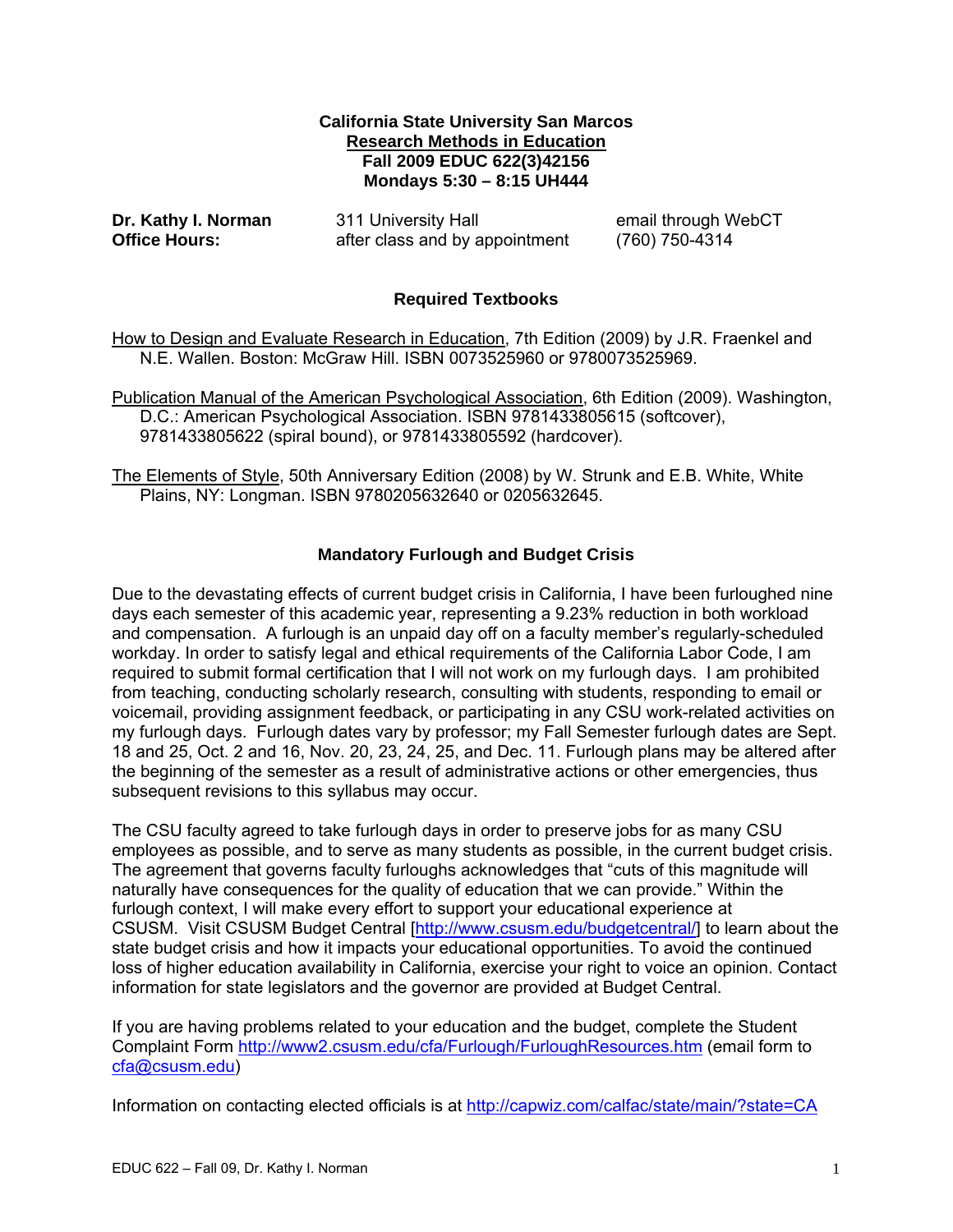# **COE Attendance Policy**

Due to the dynamic and interactive nature of course in the COE, all students are expected to attend all classes and participate actively. At a minimum, students must attend more than 80% of class time, or s/he may not receive a passing grade for the course at the discretion of the instructor.

**If two class sessions are missed, a student cannot receive a grade of "A", regardless of the reason for the absences. If three class sessions are missed, the highest possible grade that can be earned is a "C", regardless of the reasons for the absences. Late arrivals and early departures each count as ½ absence.** If extenuating circumstances occur, the student should contact the instructor as soon as possible.

# **College of Education Mission Statement**

The mission of the College of Education Community is to collaboratively transform public education by preparing thoughtful educators and advancing professional practices. We are committed to diversity, educational equity, and social justice, exemplified through reflective teaching, life-long learning, innovative research, and on-going service. Our practices demonstrate a commitment to student-centered education, diversity, collaboration, professionalism and shared governance.

(adopted by COE Governance Community, October 1997)

# **Students with Disabilities Requiring Reasonable Accommodations.**

Students are approved for services through the Disabled Student Services Office (DSS). This office is located in Craven Hall 5205, and can be contacted by phone at (760) 750-4905, or TTY (760) 750-4909. Students authorized by DSS to receive reasonable accommodations should meet with their instructor during office hours or, in order to ensure confidentiality, in a more private setting.

# **Writing**

In keeping with the All-University Writing Requirement, all courses must have a writing component of at least 2,500 words (approximately 10 pages) which can be administered in a variety of ways.

#### **Resources**

# **The Elements of Style** - Read and follow!

**APA Manual, 6th Edition** - Follow APA guidelines on all formatting, etc. Be cautious using internet sources for APA style because they may reference earlier edition rules or may have incorrect information.

**Plagiarism Prevention for Students** – This resource provides self tutorial and self- check quizzes to ensure understanding of basic principles. http://library.csusm.edu/plagiarism/

**Turn It In –** This tool is available to faculty and students may be provided access by their instructors. It assists in identifying passages in your writing that is similar to the original work others. This will assist you in identifying un-cited work of others and afford you the opportunity to properly cite it. www.turnitin.com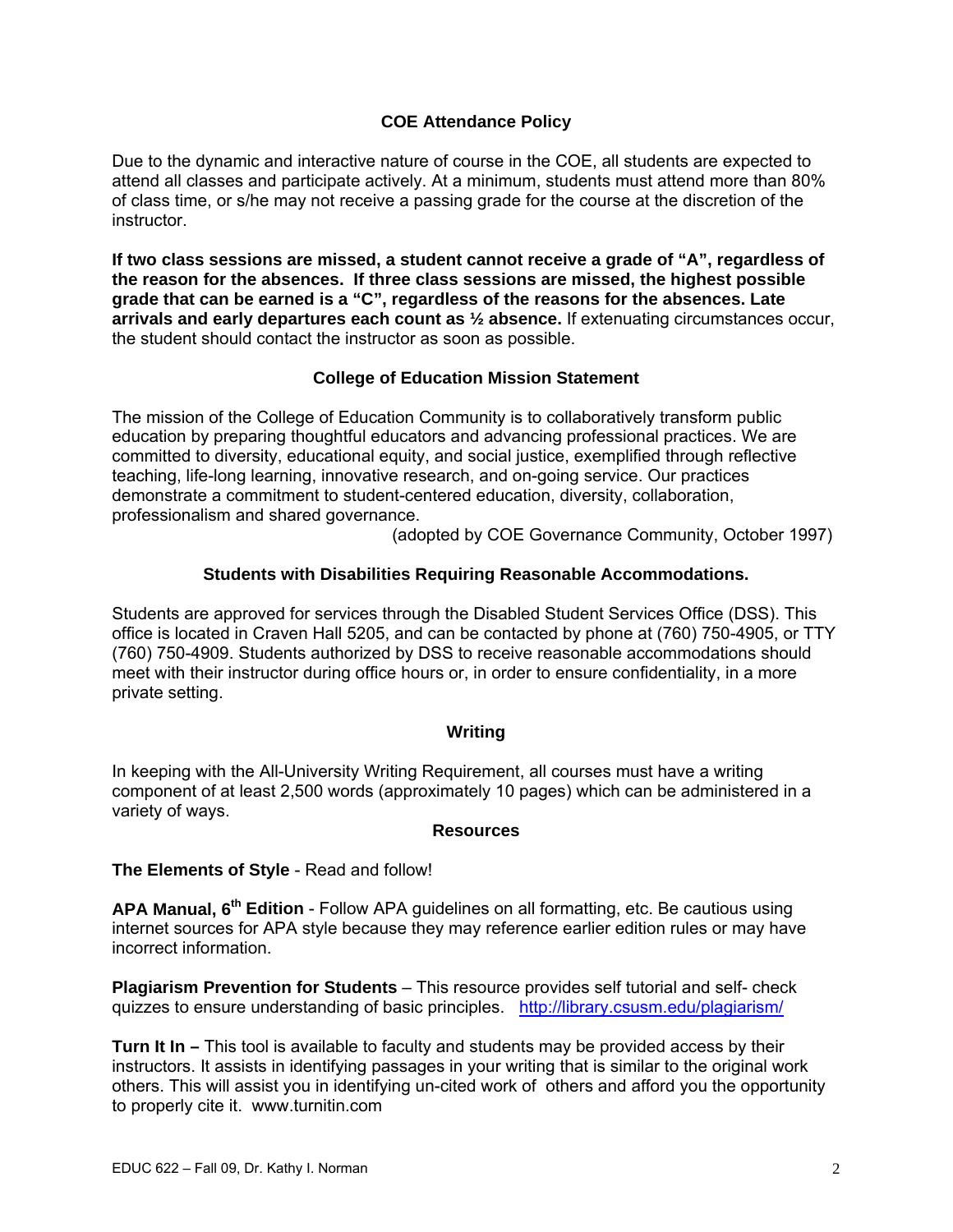## **Course Description**

This course is designed to introduce educational practitioners to the fields of educational research and evaluation. We will explore quantitative and qualitative methods of designing and conducting research and evaluation in the context of classroom settings. We will further examine measurement, assessment, common statistical techniques and methods for critiquing research and program evaluation studies. Students will write a research proposal, including the first three chapters, references and appendices. During the course, students will increase their: understanding of various research methodologies and statistical techniques, ability to critique educational research, knowledge of educational research, skills in planning research, and ability to summarize and interpret research.

# **Course Goals**

During the course, students will: $\square\square$ 

- Develop a working understanding of research methods and designs for educational settings; $\square$
- Enhance their practical understanding of both quantitative and qualitative research methods;□□
- Be able to analyze the strengths and limitations of educational research studies; $\Box$  $\Box$
- Be able to determine the appropriate use of educational research in addressing student achievement issues in schools.
- Be able to refer to appropriate sources to find the answers to research and evaluation problems and produce a comprehensive review of the literature. $\Box$  $\Box$
- Develop a working understanding of descriptive and inferential statistical techniques; $\Box$  $\Box$
- Design a proposal for a research study; and  $\Box$
- • Utilize correct APA style writing and citations.

#### **Assessment of Course Objectives**

| 1. Article Critique                                      | $10$ pts. |
|----------------------------------------------------------|-----------|
| 2. ERIC Search                                           | $10$ pts. |
| 3. Ch I Statement of the Problem                         | $10$ pts. |
| 4. Ch II Review of Literature                            | $15$ pts. |
| 5. Team Presentation on Research Method                  | $15$ pts. |
| 6. Research Proposal (Ch I-III, References & Appendices) | 20 pts.   |
| 7. Individual Research Proposal Presentation             | $10$ pts. |
| 8. Final Assignment                                      | 5 pts.    |
| 9. Participation - all or nothing                        | 5 pts.    |

#### **Assessment 1**

#### **Article Critique**

Obtain a professional journal article about a research study focusing on a topic you are interested in researching. Submit an analysis and synthesis of the article. It should be between 1000 and 1500 words. Be sure to discuss the author's success in reporting the major components of a research study: the problem, research question(s), hypotheses, sample or participants, research design/methodology, analytical techniques, results of the data analysis, interpretations and conclusions, and significance of the findings to educators.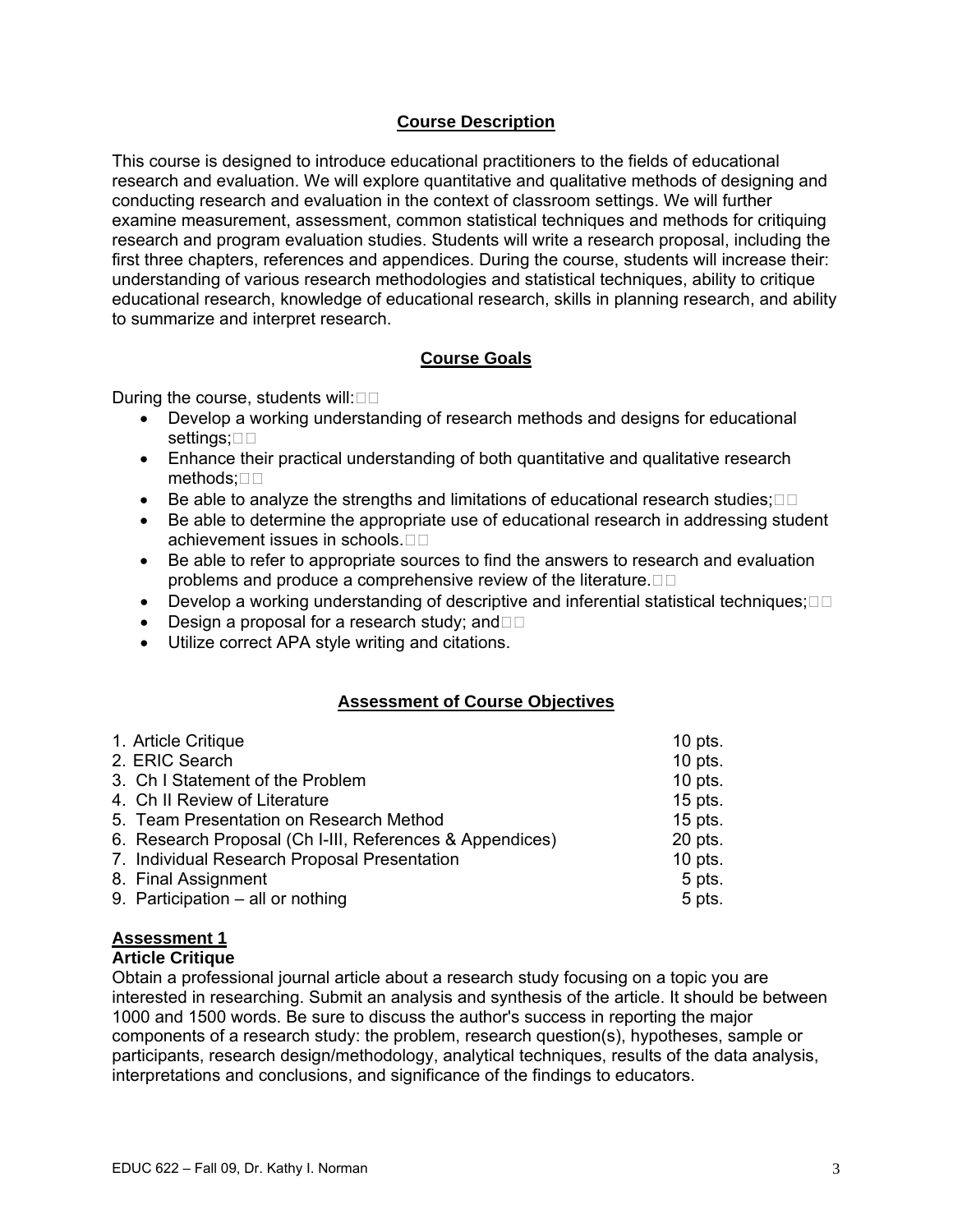Be sure the article is a research article reporting the results of a research study. You will know it is a research article because the authors will describe how they collected data and analyzed data, and the authors will describe the results of the data analysis, along with their interpretations and conclusions. The article should come from a professional refereed journal. Check with Librarian Toni Olivas if you are not sure if an article is a research article or if you are not sure the journal is a professional journal. Use Arial or Times New Roman 11 or 12 pt font on all assignments, including this one.

# **Assessment 2**

# **ERIC Search**

Perform an ERIC search on a topic of interest to you and collect 10 full-text articles that are about research studies and that were published since 1999 in refereed professional journals. Read the articles and submit an overview, including all bibliographic information according to APA format. Submit a short summary (600-900 words) of the articles and the bibliographic information (not counted in word count) in APA format. In your overview, be sure to emphasize common threads and significant results. Do not have a separate paragraph on each article. You will weave them together by common threads. This is the beginning of your literature review, Chapter 2 in your research proposal.

# **Assessment 3**

# **Assessment 3 Ch I Statement of the Problem**

You will turn in Chapter I Statement of the Problem of the Research Proposal. Chapter I should include:

- 1. Introductory Paragraph including a narrative "hook"
- 2. Background
- 3. Statement of the Problem
- 4. Purpose of the Study
- 5. Rationale
- 6. Research Questions
- 7. Hypotheses
- 8. Significance of Study (who will benefit)
- 9. Applications
- 10. Limitations
- 11. Definitions of Terms
- 12. Summary Paragraph leading into Chapter II-Review of Literature

Your writing should "flow" and you should not label each component, although all components should be present. This is the beginning of your literature review, Chapter 2 in your research proposal. Follow APA format and use 11 or 12 pt. Arial or Helvetica font.

# **Assessment 4**

# **Assessment 4 Ch II Review of Literature**

You will turn in Chapter II Review of Literature of the Research Proposal. See Research Proposal, below, for list of components. Your review of literature should be organized around common themes that you found in your articles (not by individual articles). You should talk about the articles within the subheadings of your common themes. You are writing one overview of all of the articles together, not each one separately. Remember to discuss common themes or threads that run through all or some of the papers; do not have one separate paragraph about each paper. If a paper included something unique and significant, you can certainly discuss it. Follow correct guidelines for citing: Be sure to give the authors credit if you take something directly from their paper. Make sure you use quotation marks and include the page number if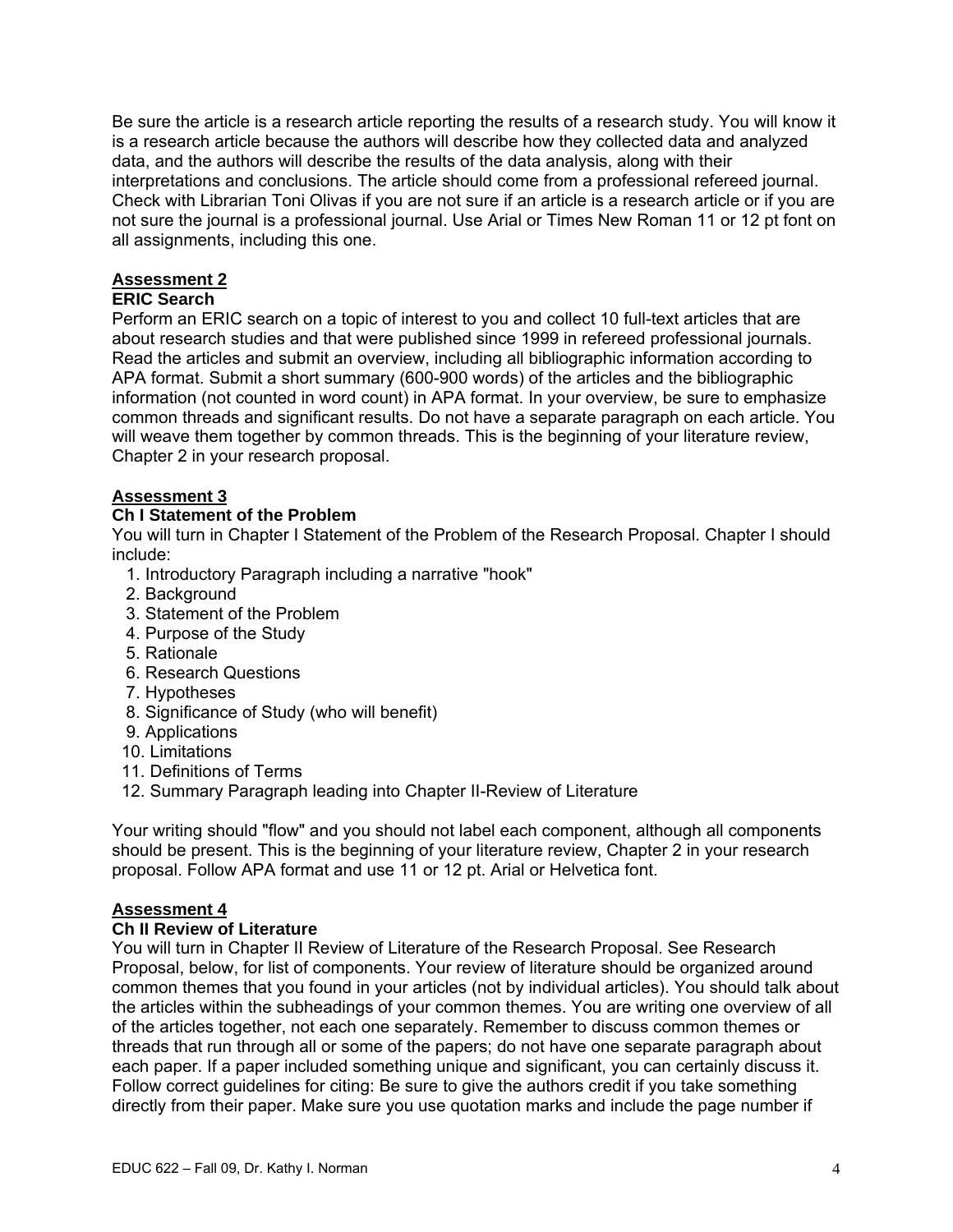you are taking an exact quote. Make sure that all of your articles were about research studies conducted by the author(s). How do you know if it was research? The authors will discuss the research question(s), how they collected and analyzed data, and the results, implications and conclusions.

Chapter II should have an introduction that ties the review of literature to your research question. The body of the chapter should be organized by underlying themes or threads (subtopics) that your articles address. You should have a summary at the end that summarizes the review of literature and how it is linked to your research question, and which leads the reader into Chapter III-Methodology. You should also include references. Follow APA format throughout.

# **Assessment 5**

### **Team Presentation on Research Method**

You will work with another person to present one of the Research Methods to the class. Be sure to explain the method thoroughly and to present an example study using that method. You may have the class interact, and/or complete a related assignment. Each research method is highlighted in one of the chapters in your text. Presentations should last 30-45 minutes and should include visual, auditory and tactile/kinesthetic components.

### **Assessment 6**

### **Research Proposal (Ch I-III, References & Appendices**)

You will prepare a formal research proposal. Follow APA format throughout the paper. Be sure to have an introduction and summary for each chapter. Include:

Title Page Table of Contents Chapter I - Introduction to Study "Narrative hook" Introduction **Background** Purpose of the Study and Rationale Research Questions and Hypotheses **Objectives** Significance of Study and Applications Deficiencies in what we know Identification of audiences who will potentially benefit **Limitations** Definitions of Terms Chapter II - Review of Literature Introduction (ties literature review to Ch I. Subtopic Sections arranged by theme, not by article Summary of Literature Review Chapter III - Methodology Introduction Design Subjects **Materials Procedures** Data Analysis Summary References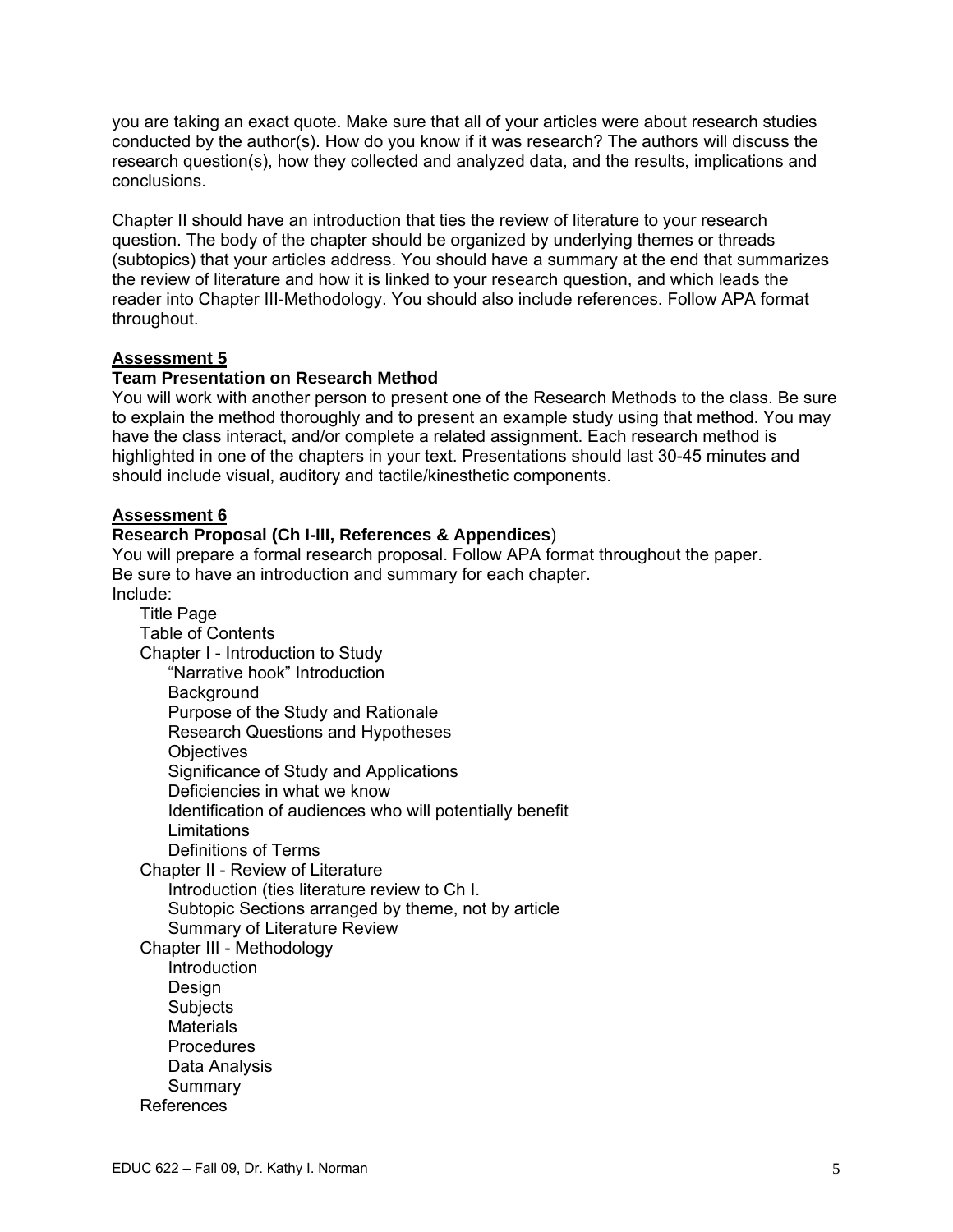## Appendices

- A Time Schedule
- B Budget
- C Instruments
- D others-optional

#### **Assessment 7**

#### **Individual Research Proposal Presentation**

Presentations should last 5-7 minutes and should include visual, auditory and tactile/kinesthetic components. (Involve the audience!) Be sure to include a 1-2 page handout. If it is 2 pages, make front-to-back copies.

### **Assessment 8**

**Final Assignment** 

Instructions will be given in class.

# **Assessment 9**

**Participation** (all or no credit)

Graduate students are expected to adhere to standards of dependability, professionalism, and academic honesty, including:

- On-time arrival to all class sessions and attendance for the entire class period
- Advance preparation of readings and timely submission of assignments
- A positive attitude at all times
- Active participation in all class discussions and activities
- Respectful interactions with the instructor and other students in all settings
- Carefully considered, culturally aware approaches to solution-finding

# **Course Grading Criteria**

- 1. Distinguished Category (Grade of A). Reserved for exceptional students. The student is superior in all areas of writing, presentations, and participation. Required research and assignments are superior in both content and writing with outstanding observations and explanations; use of complex, strong vocabulary, appropriate use of APA form and style. Student demonstrates scholarly demeanor, and interest in learning beyond the standard expectation. All papers are turned in on time and the student is actively present during entire class sessions.
- 2. Commendable Category (Grade of B). Very good in all areas producing the expected reports, writings, and presentations. The assignments are turned in on time.
- 3. Acceptable or Average Category (Grade of C). Performance is acceptable and meets the minimum requirements.
- 4. Unacceptable (Grade of F). Absences, late arrival and early departure from class, lack of active participation, student does not demonstrate adequate knowledge of the subject matter. Assignments are not turned in on time.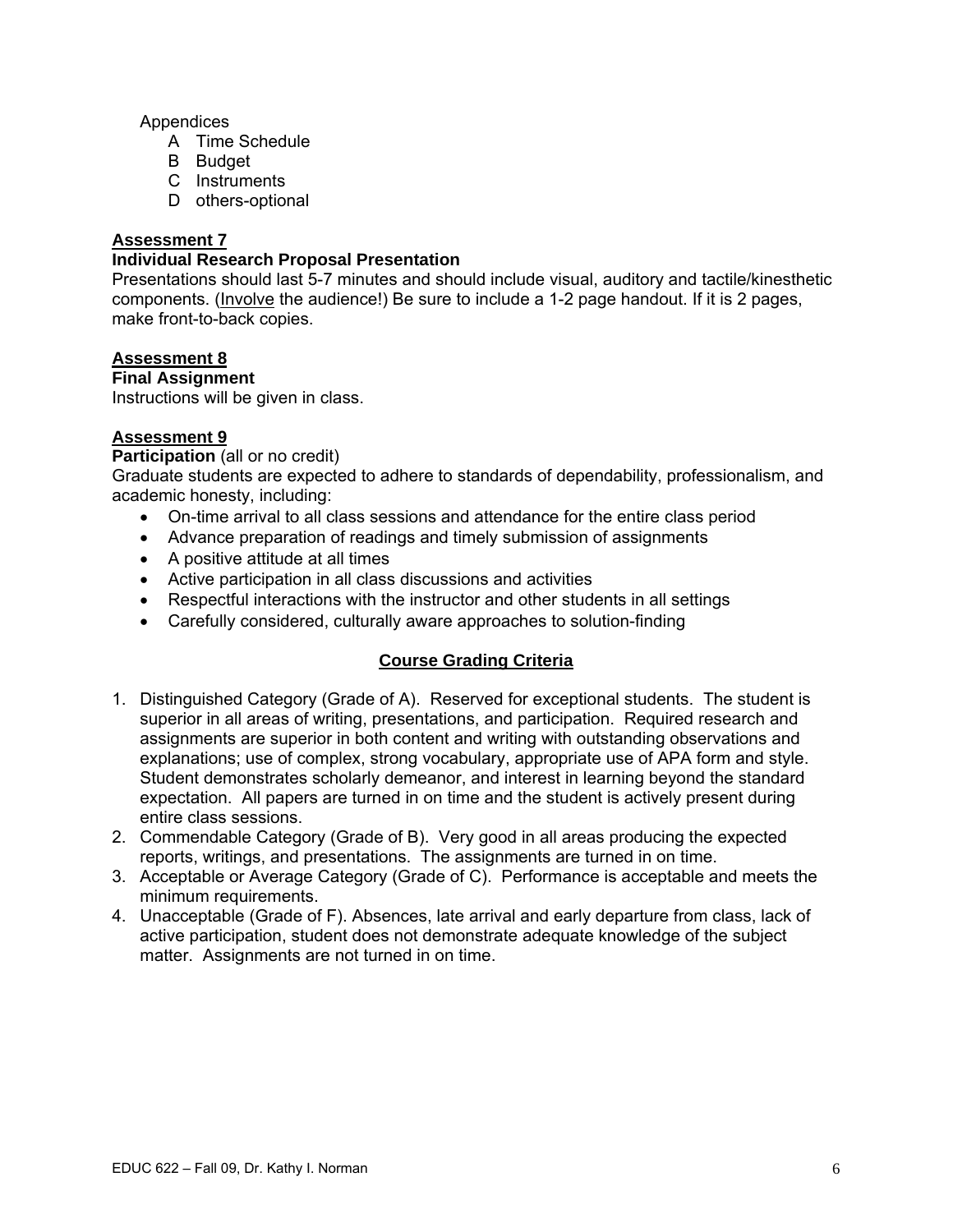# **Assignment Grading Criteria**

### **Rubric for Written Assignments**

| Category            | <b>Distinguished</b> | <b>Acceptable</b> | Unacceptable | <b>Your Score</b> |
|---------------------|----------------------|-------------------|--------------|-------------------|
| Organization        |                      |                   |              |                   |
| <b>Completeness</b> |                      |                   |              |                   |
| <b>Content</b>      |                      |                   |              |                   |
| <b>Relevance</b>    |                      |                   |              |                   |
| Cogency             |                      |                   |              |                   |

### **Categories for Evaluation Explanation**

- 1. Organization. Evidence of a logical and meaningful consistency in the structure of the response to the structure of the assignment, evidence of planned presentation having a clear flow from the beginning, through the middle, to the conclusion.
- 2. Completeness. Evidence of having covered all parts of the assignment in the response.
- 3. Content. Evidence of having developed the response from significant concepts and insights gained from the readings, drawing upon relevant theories, literature, and citing sources in APA form and style as appropriate.
- 4. Relevance. Maintenance of pointed and clear relationships in response to the assignment, avoidance of digression from the main points of assignment, avoidance of boilerplate or filler material, and avoidance of redundant matter and educational jargon.
- 5. Cogency. Depth and breadth of insight, reasoning, and understanding exhibited in response through the integration of thought and argument.

#### **Levels of Performance Explanation**

- 1. Distinguished
	- a. Few errors—proper grammar, spelling, and punctuation.
	- b. Clear focus and use of appropriate/consistent tense and tone.
	- c. Depth and complexity of ideas—details, reflection, analysis, and thought.
	- d. Use of references indicates substantial research.
	- e. Use of a variety of sentence length and structure (follows APA form and style).
- 2. Acceptable
	- a. Some errors in grammar, spelling, and punctuation
	- b. Grammatical errors do not interfere with communication.
	- c. Focused on a purpose—suitable tone and use of historic present.
	- d. Depth of ideas supported by relevant details.
	- e. Use of references indicates ample research.
	- f. Logical organization.
	- g. Varied sentence structure—acceptable and effective language.
- 3. Unacceptable
	- a. Attempt to establish and maintain purpose and communicate with the audience.
	- b. Unelaborated idea development and repetitious details.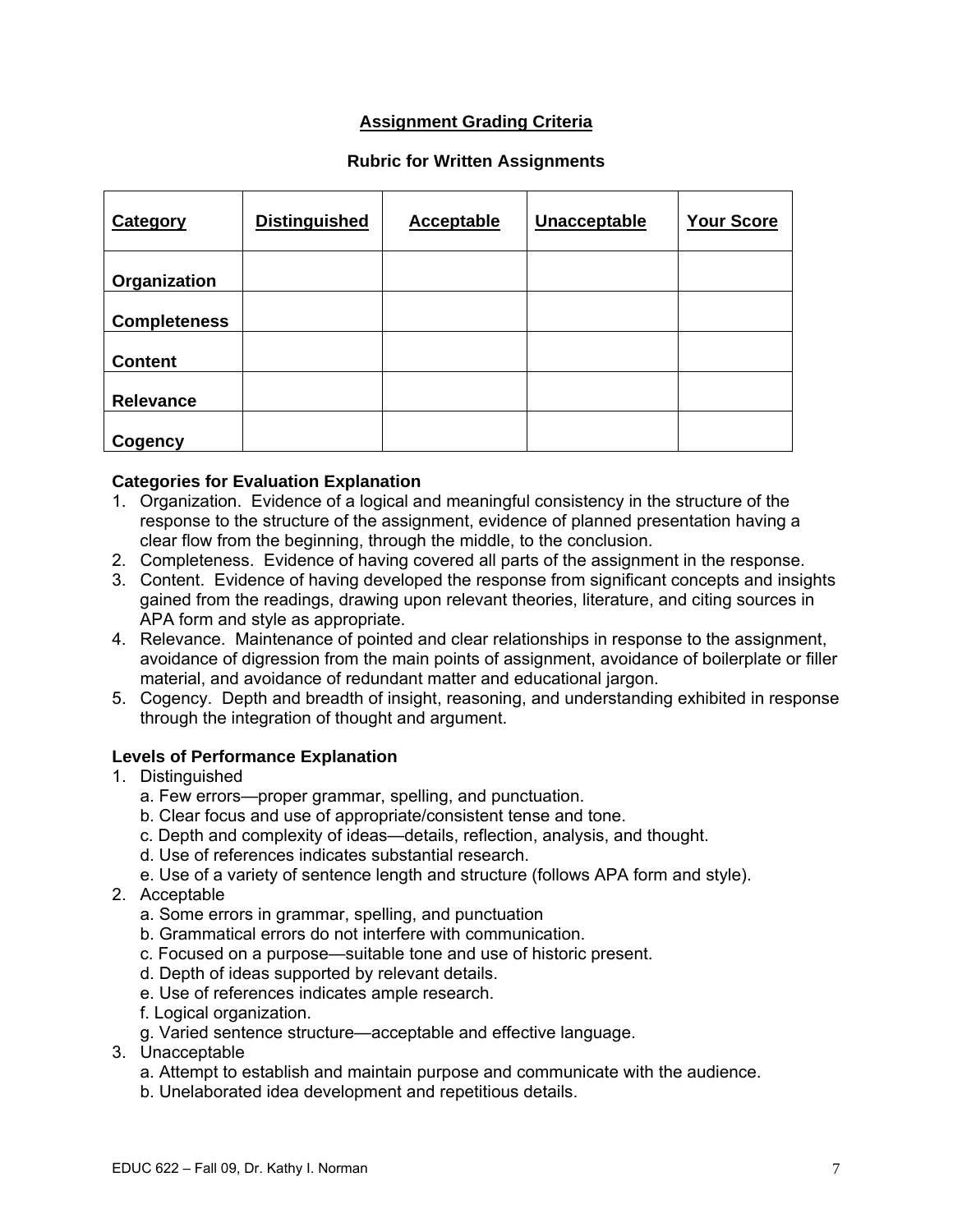- c. Unelaborated details.
- d. Use of few references.
- d. Use of non-current literature.
- e. Errors in grammar, spelling, and punctuation
- f. Lapses in focus and coherence.
- g. Use of simplistic and awkward sentences.
- h. Use of imprecise and simplistic language.

## **Research Proposal Grading Criteria**

### **Overall Guidelines for Chapters:**

- Break up the text as much as possible: use subheadings
- Edit for awkward sentence construction especially if you have tried to paraphrase someone else's words in order to avoid quoting.
- Try to paraphrase long quotes. If you must keep a long quote, see the APA manual for block quote formatting.
- Each chapter must have an introduction
- Each chapter should end with a summary or conclusion restating the main idea of the chapter
- Proofread, proofread, proofread...

### All written work must be in APA format.

18-20 pts. The paper contains all required sections and attempts to answer the inquiry question posed by the author. The author demonstrates ease and facility in expressing ideas, observations, and feelings. The writing flows smoothly and naturally, and is understandable. The author stays on topic. The writing shows development of ideas that are interesting or provocative and creates a vivid image of thoughts or feelings through the use of details. The writing demonstrates insightful and reflective thinking. The author uses lively and concrete language appropriate to the paper's purpose. The author clearly communicates the leadership implications of the proposed study. The author observes all elements of APA rules.

16-17 pts. The paper contains all required sections and attempts to answer the inquiry question posed by the author. The author demonstrates ease and facility in expressing ideas, observations, and feelings. The writing flows smoothly and naturally, and is understandable. The author generally stays on topic. The writing shows development of ideas that are interesting or provocative but may not create a vivid image of thoughts or feelings. The author explores ideas, but may be unwilling to take risks or to reshape his or her thoughts. The writing may demonstrate insightful and reflective thinking that is implied or stated. The author communicates the science/math/technology education implications of the proposed study. The author observes most elements of APA rules.

14-15 pts. The paper contains all required sections and attempts to answer the inquiry question posed by the author. The author demonstrates proficiency in expressing ideas, observations, and feelings. The writing is generally understandable and coherent, but lacks complete coherence. The main idea may shift and be difficult to follow. He or she develops ideas in a somewhat predictable fashion but shows some exploration of thoughts. The author may attempt to convey interesting ideas or vivid images, but fails to develop ideas fully. The writing may show some evidence of insightful and reflective thinking. Science/math/technology education implications of study are vague. The author observes some elements of APA rules.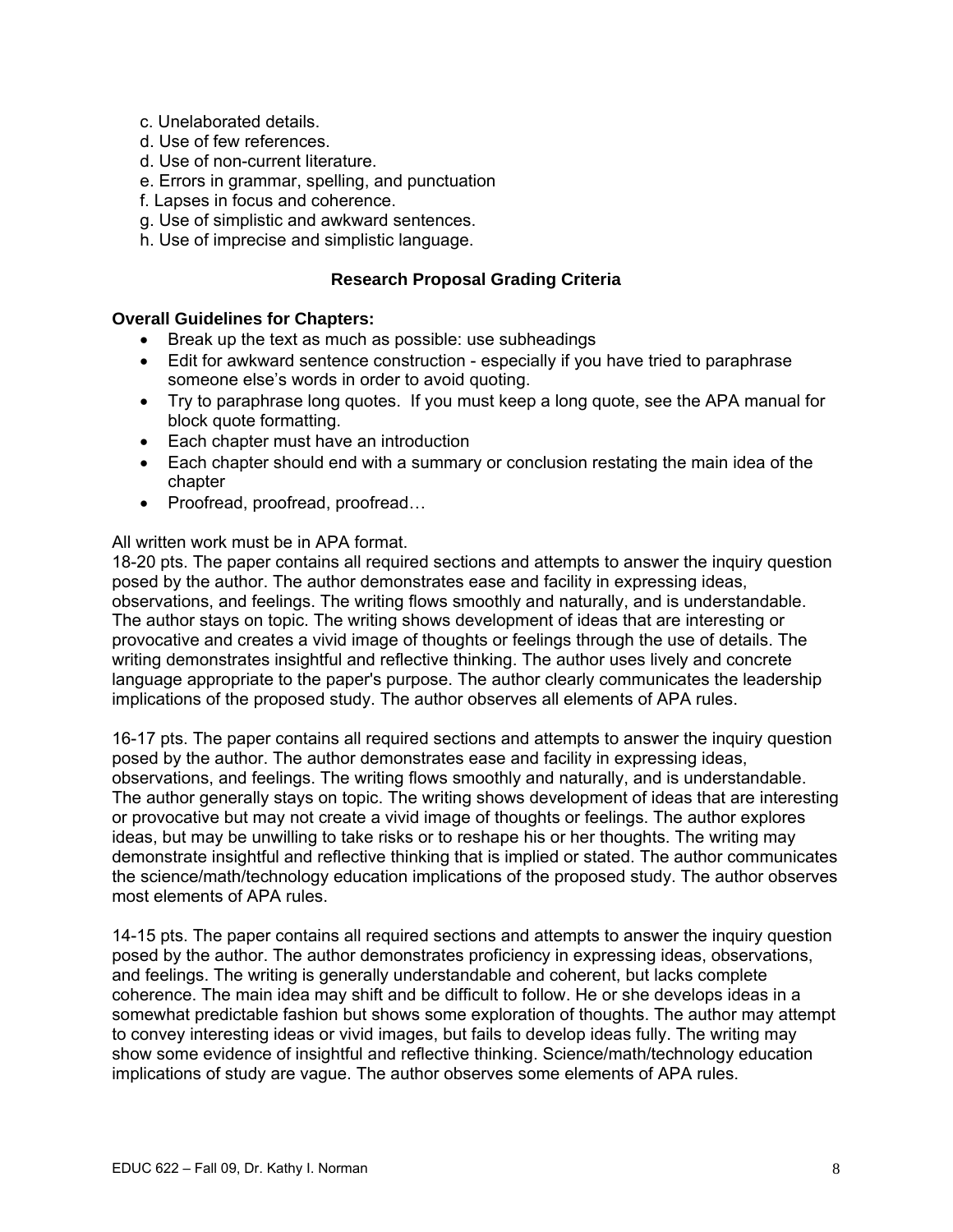12-13 pts. The paper contains some of the required sections and attempts to answer the inquiry question posed by the author. The author develops few ideas and thoughts, and has difficulty expressing his or her ideas in a fluent manner. The author may construct rambling sentences or lists of ideas, is sometimes confused, and frequently presents an unfocused collection of generalized details. He or she makes weak or ineffective attempts to explore or create vivid impressions. The writing rarely shows evidence of insightful or reflective thinking. Science/math/technology education implications implications of study are unclear. Use of APA rules is haphazard.

10-11 pts. There is limited evidence that the paper contains some of the required sections and attempts to answer the inquiry question posed by the author. The author demonstrates halting, fragmented expression of ideas resulting in unconnected and somewhat incoherent writing. It is brief, thin or insubstantial. Ideas and thoughts are barely developed and the author often relies on merely the title or a single word. There is little or no exploration of ideas. The author shows little or no evidence of insightful or reflective thinking.

< 10 pts. There is little or no evidence that the paper contains some of the required sections and attempts to answer the inquiry question posed by the author. The author demonstrates little or no evidence of fluency and little or no coherence. The writing may be garbled and impossible to understand, except for occasional words or phrases. The author relies on the title or a single word without development of ideas or thoughts.

# **CSUSM Graduate Program Academic Honesty Information**

CSUSM has an academic honesty policy. All students are required to adhere to the policy and instructors have responsibilities to enforce the policy. Academic honesty includes the ethical responsibility to appropriately reference and cite the work of others. In addition to the ethical considerations, the work of others is intellectual property and, is protected copyright law.

# **Plagiarism is a special type of violation of academic honesty. It is the using others' ideas and words without clearly acknowledging the source of that information."**

The CSUSM General Catalog specifies plagiarism as:

- 1. not giving proper credit for ideas, words, or "specific substance of another's work,"
- 2. claiming authorship on a group project without actually doing the work,
- 3. claiming someone else's artistic or scholarly work as your own.

Graduate level writing often requires the quoting, summarizing and paraphrasing of text from published works. This is a complex process. To assist students in appropriately citing the work of others and avoiding situations where citations and references are not provided in the appropriate manner, a list of resources is below. These resources will assure that students have the tools to avoid unintentional violations of the academic honesty policy.

# **Consequences of Violating the Academic Honesty Policy**

 The maintenance of academic integrity and quality education is the responsibility of each student within this university and the California State University system. Cheating and plagiarism in connection with an academic program at a campus is listed in Section 41301, Title 5, California Code of Regulations, as an offense for which a student may be expelled, suspended, put on probation, or given a less severe disciplinary sanction.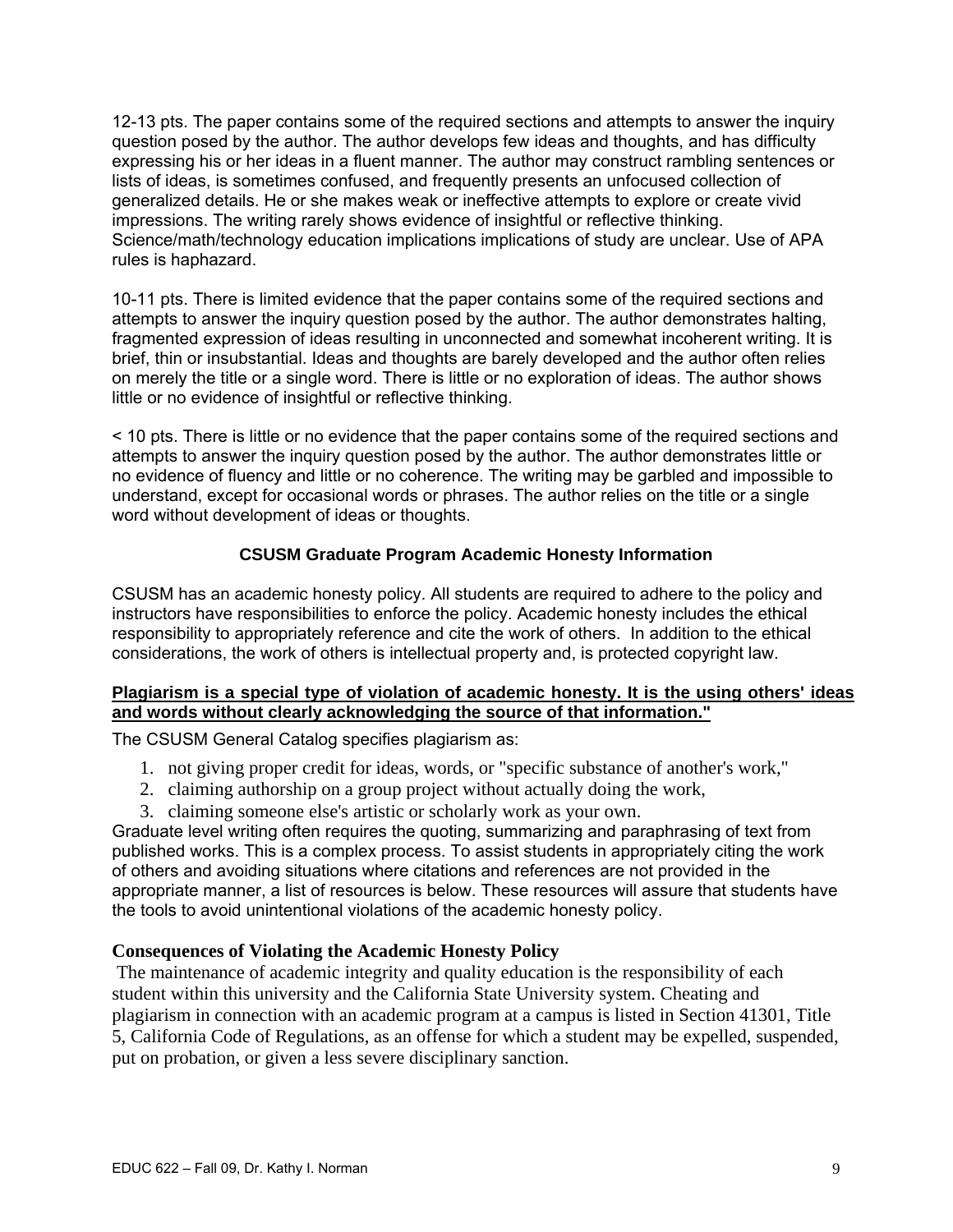# **EDUCATIONAL RESEARCH GRADESHEET**

Name \_\_\_\_\_\_\_\_\_\_\_\_\_\_\_\_\_\_\_\_\_\_\_\_\_\_\_\_\_\_\_\_\_\_\_\_\_\_\_\_\_\_\_\_\_\_\_\_\_\_\_

This will be attached to your Class Folder. Keep your own copy in your notebook.

**Attendance** 

(Present, late or absent—sign your name and indicate if late. For previous classes, indicate if present for whole class or left early)

#### **Class**

|                                       | $\frac{1}{1}$ $\frac{1}{1}$ $\frac{1}{1}$ $\frac{1}{1}$ $\frac{1}{1}$ $\frac{1}{1}$ $\frac{1}{1}$ $\frac{1}{1}$ $\frac{1}{1}$ $\frac{1}{1}$ $\frac{1}{1}$ $\frac{1}{1}$ $\frac{1}{1}$ $\frac{1}{1}$ $\frac{1}{1}$ $\frac{1}{1}$ $\frac{1}{1}$ $\frac{1}{1}$ $\frac{1}{1}$ $\frac{1}{1}$ $\frac{1}{1}$ $\frac{1}{1}$ |
|---------------------------------------|---------------------------------------------------------------------------------------------------------------------------------------------------------------------------------------------------------------------------------------------------------------------------------------------------------------------|
|                                       | $2 \overline{\phantom{a} }$                                                                                                                                                                                                                                                                                         |
|                                       | $\begin{tabular}{c} 3 \end{tabular}$ $\begin{tabular}{c} 3 \end{tabular}$                                                                                                                                                                                                                                           |
|                                       | $4 \frac{11}{2}$                                                                                                                                                                                                                                                                                                    |
|                                       |                                                                                                                                                                                                                                                                                                                     |
| $6 \qquad \qquad 13 \qquad \qquad 13$ |                                                                                                                                                                                                                                                                                                                     |

| <b>Assignments</b>                                       | <b>Possible Points</b> | <b>Your Grade</b> |
|----------------------------------------------------------|------------------------|-------------------|
| 1. Article Critique                                      | $10$ pts.              |                   |
| 2. ERIC Search                                           | $10$ pts.              |                   |
| 3. Ch I Statement of the Problem                         | $10$ pts.              |                   |
| 4. Ch II Review of Literature                            | $15$ pts.              |                   |
| 5. Team Presentation on Research Method                  | $15$ pts.              |                   |
| 6. Research Proposal (Ch I-III, References & Appendices) | 20 pts.                |                   |
| 7. Individual Research Proposal Presentation             | 20 pts.                |                   |
| 8. Final Assignment                                      | 5 pts.                 |                   |
| 9. Participation – all or nothing                        | 5 pts.                 |                   |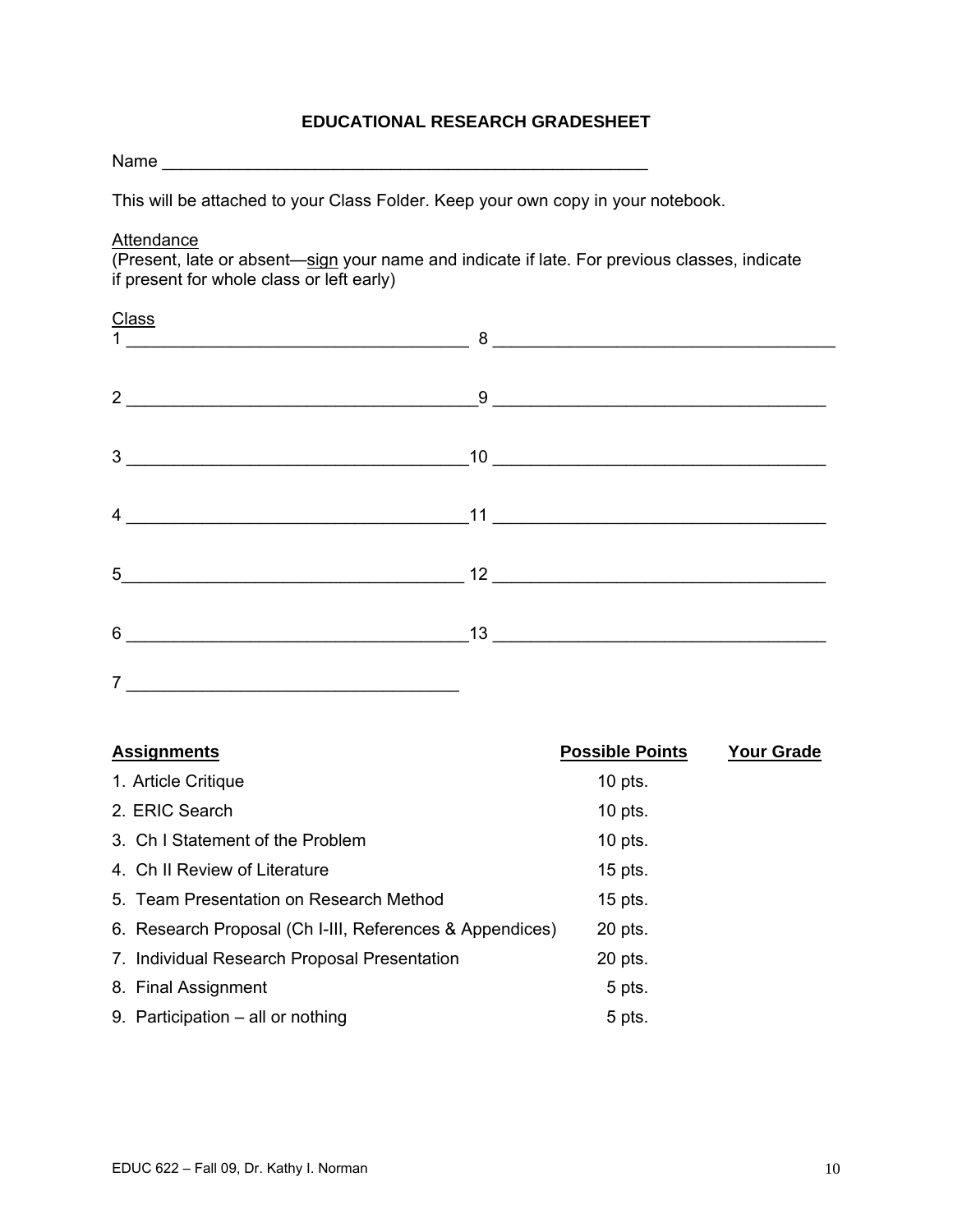# **Educational Research Class Schedule EDUC 622/CRN 42156, M 5:30-8:15, UH444**

## Class

#### 1-Aug. 31

Introduction to Class, Texts, APA format Ways of Knowing and Types of Research Sign up for Research Method Presentations Think of topics interested in researching Begin Article Critique For next class: Read Chapters 1- 3

#### 2-Sept. 14

The Research Problem, Variables and Hypotheses Plagiarism and Academic Honesty Decide on Research Questions and Hypotheses IRB/ Human Subjects Review Policies from District (bring Sept. 28<sup>th</sup>) Begin Ch I For next class: Read Chapters 4-5 For next class: Turn in Article Critique

#### 3-Sept. 21

 Research Ethics and Conducting A Literature Review IRB Process & Human Subjects Protection Turn in Article Critique For next class: Read Chapters 6-7 For next class: Turn in Ch I and IRB/Human Subjects Review Policy from district

#### 4-Sept. 28

Turn in Ch I and IRB/Human Subjects Review Policy from district Sampling and Instrumentation Library visit: ERIC/Library Research/Theses For next class: Read Chapters 8-9 For next class: Turn in ERIC Search

#### 5-Oct. 5

Turn in ERIC Search Validity, Reliability, and Internal Validity CSUSM Graduate Program Resources For next class: Read Chapters 10 and 12

# 6-Oct. 12

Turn in Ch II Descriptive Statistics "Talk it over" stat concepts Using Excel and SPSS Statistics Problems For next class: Read Chapter 13 and 14